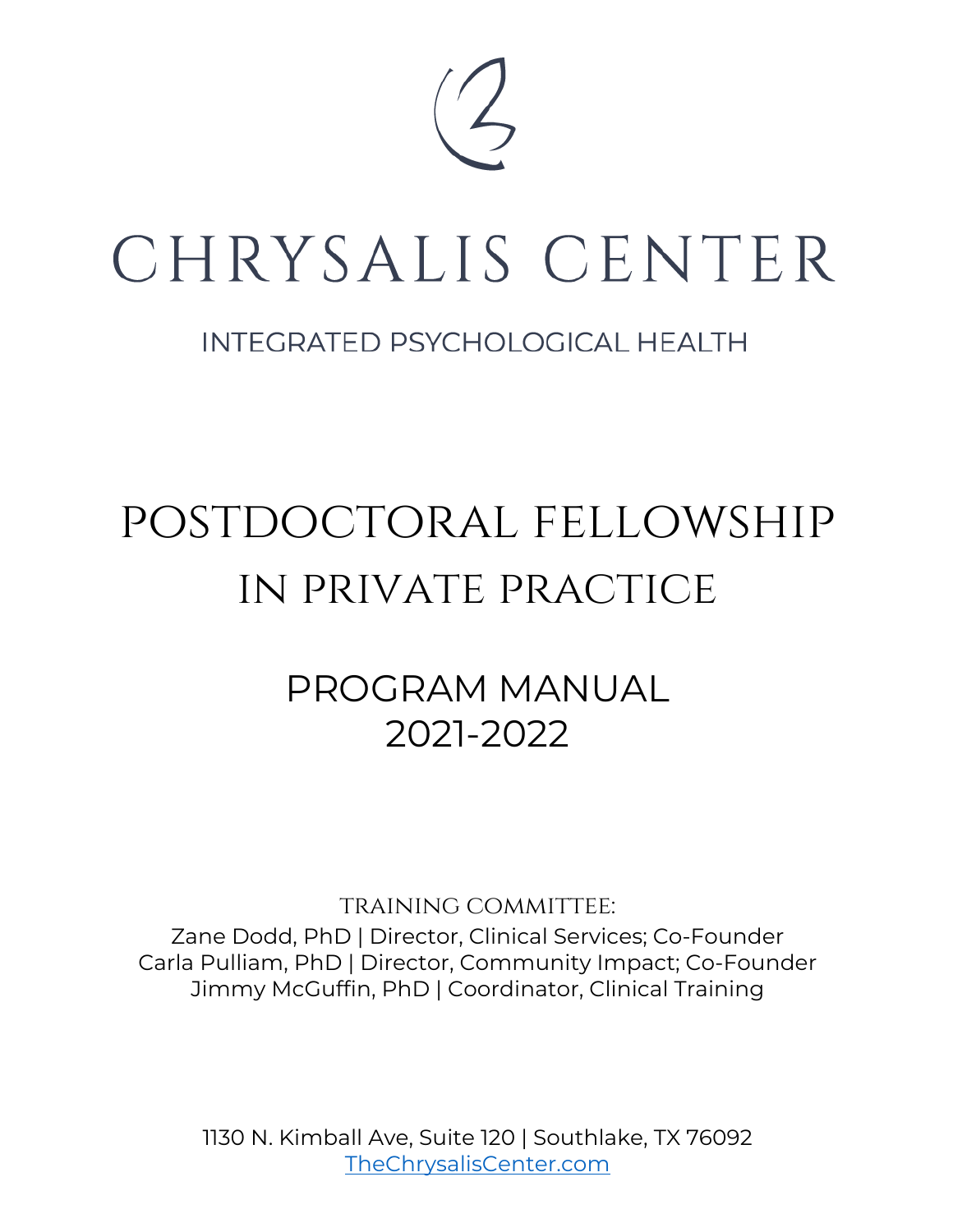# table of contents

| THE CHRYSALIS VISION              | 3              |
|-----------------------------------|----------------|
| <b>HISTORY</b>                    | 3              |
| CLINICAL APPROACH                 | 4              |
| <b>CULTURE</b>                    | 4              |
| <b>VALUES</b>                     | $\overline{4}$ |
| COMMUNITY IMPACT                  | 5              |
| <b>PROGRAM OVERVIEW</b>           | 6              |
| FINANCIAL MODEL AND BENEFITS      | 6              |
| WHAT TO EXPECT                    | 7              |
| CLINICAL SEMINAR                  | 9              |
| SUPERVISION OF SUPERVISION        | 9              |
| APA CODE OF ETHICS                | 9              |
| <b>STATE BOARD REQUIREMENTS</b>   | 10             |
| <b>ACKNOWLEDGEMENT OF RECEIPT</b> | 11             |
|                                   |                |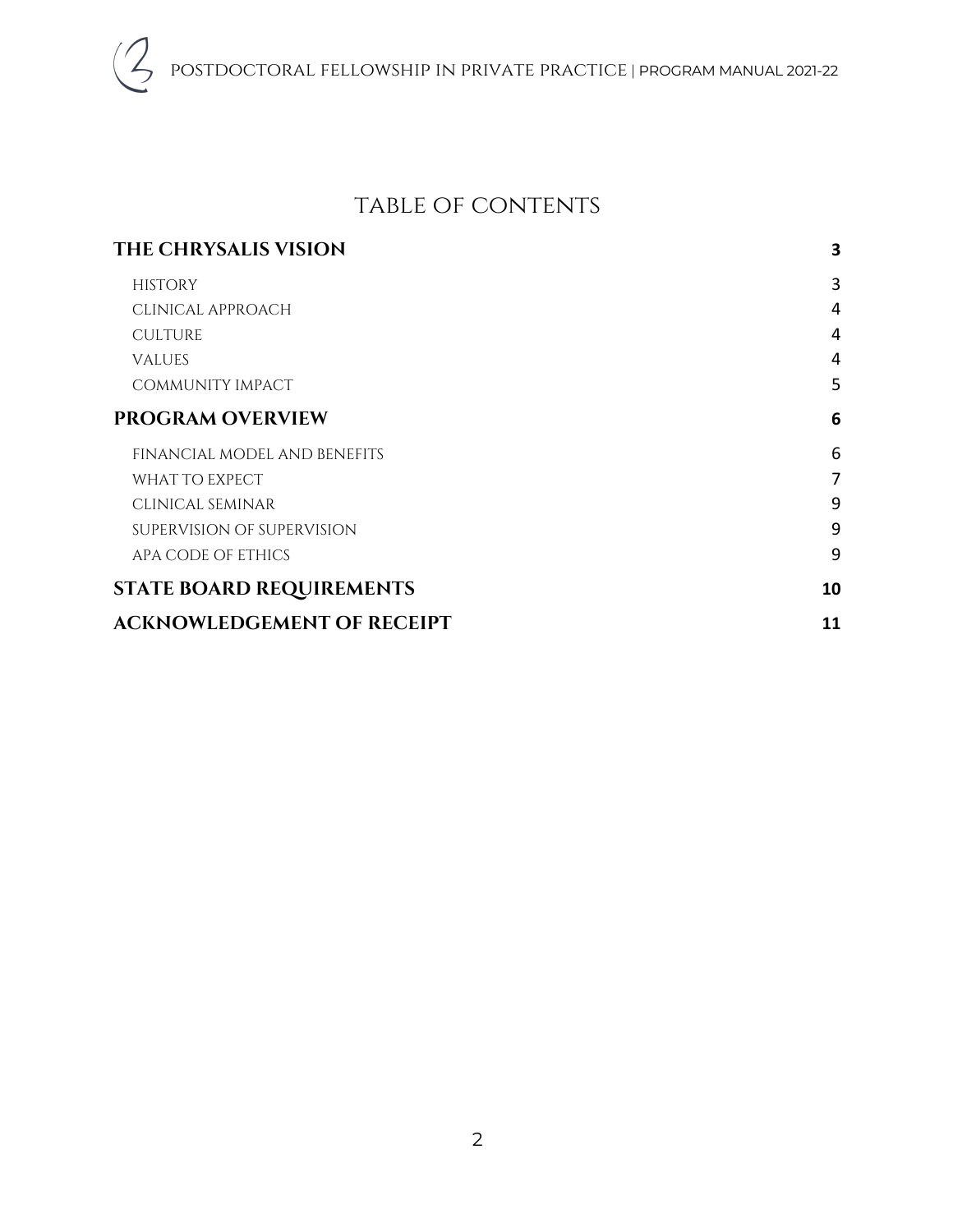# the chrysalis vision

#### *Helping humankind find greater well-being, meaning, and purpose in life through continual development and authentic connections.*

*Chrysalis Center* aspires to provide integrated psychological health services that value the complexity of the human mind and experience. This includes a respect of cultural, social, familial, biological, and individual factors that shape one's experience in life. Beyond alleviation of problematic symptoms, we aim to increase well-being and resilience through a more fully experienced and meaningful life.

At the *Chrysalis Center*, we do not treat diseases; we treat people. We understand that the mind, body, and their interactions are complex- too complex to be healed from treatments prescribed for a disease rather than a person. As we continue to grow, we will provide ancillary services that include, but are not limited to: yoga, diet/nutrition, sleep, meditation, etc.

Our mission at the *Chrysalis Center* is also to help communities at a broader systemic level. We want to provide a psychological presence in social and professional spaces through outreach, education, research, training, and shared clinical wisdom. We strive to create deeper, fuller, and more meaningful lives through authentic connection, one person and community at a time. We aim to cultivate a collaborative healing process, with our patients and with each other.

### **HISTORY**

Though the center officially started in 2019, *Chrysalis* has been growing conceptually over many years. A chrysalis is the protective shell, akin to a moth's cocoon, from which a butterfly emerges. This intrinsic transitional state of development is made possible through the protective and nurturing environment that the chrysalis provides. While this phenomenon is observed throughout the natural world, it's important to note that humans also possess this innate capacity to grow, given the right environment.

With more than three decades of combined experience working across multiple therapeutic settings, the *Chrysalis* partners have had ample time to form ideas about ways to improve traditional psychological care. Certain drawbacks to common approaches of psychological intervention became obvious, and few existing centers addressed these concerns. *Chrysalis* was born from a desire to provide better care.

At a time when psychological treatments are moving towards generic, one-size-fitsall interventions based on reductionistic disease models of mental health, *Chrysalis* believes the individual should be known and understood through their unique personality and experiences. Chrysalis believes in combinations of integrative practices, tailored to the individual. We consider the entire person, including their context and development across time, prior to making recommendations.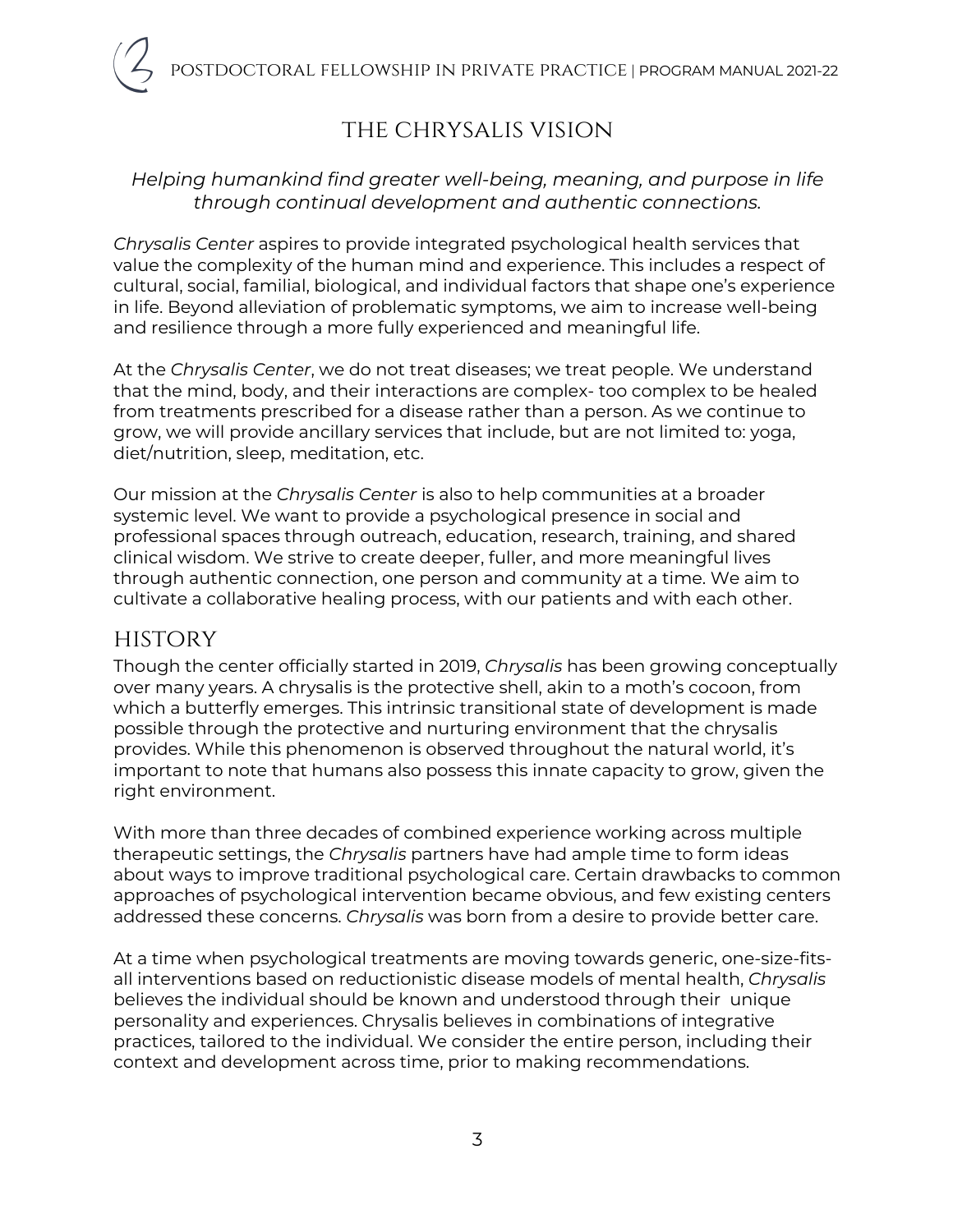# clinical approach

At *Chrysalis*, the therapy process is a collaborative one, in which the professional knowledge of the therapist and the subjective wisdom of the individual mutually determine the path. This collaborative process becomes evident in the initial assessment phase, which is intended to provide a more thorough understanding of the current functioning and personality of the individual, couple, or family. This assessment also identifies relative strengths to be maximized. While we address and work to improve the symptoms causing suffering and difficulty in patients' lives, we additionally aim higher.

One should not just survive but rather build upon his or her strengths in order to thrive. Our approach is grounded in science, clinical experience, and continuous collaborative calibration with each person or group. Consequently, a patient at the *Chrysalis Center* should navigate and complete treatment with greater happiness, meaning, purpose, and more fulfilling relationships.

# **CULTURE**

While *Chrysalis* doctors and providers have various interests and specialties, we all share core values. We value the complexity and integrated nature of the process of psychological growth. We appreciate just how deeply our personalities are embedded in relationships, from infancy to current interactions, and we respect how this translates to the therapy relationship.

We believe in kindness, respect, and the autonomy of the individual in the therapy process. We value engagement within organizations, communities, research, and scholarship. Lastly, we all seek to cultivate a collaborative therapeutic process with one another.

### values

- The significance of authenticity, connection, and integrity in relationships.
- Truly personalized services, due to the highly unique nature of each person and relationship.
- Recognition of how we are all embedded within our family, social, cultural, and other groups.
- Respect for the complex connections of the body, brain, and mind.
- Human development as a lifelong process and symptoms as guideposts for personal growth.
- A staff that is committed to continual growth and professional development.
- Commitment to connecting with all our neighbors, regardless of circumstance or station in life.
- A desire to enhance living, in addition to reducing difficult symptoms.

We cultivate a professional environment that supports both the personal and professional growth of each therapist. We believe that therapists who are supported and passionate about their work are more engaged and available to their patients. This enthusiasm is palpable at *Chrysalis*. We enjoy and find great meaning in the difference we can make within the treatment rooms, communities, and elsewhere.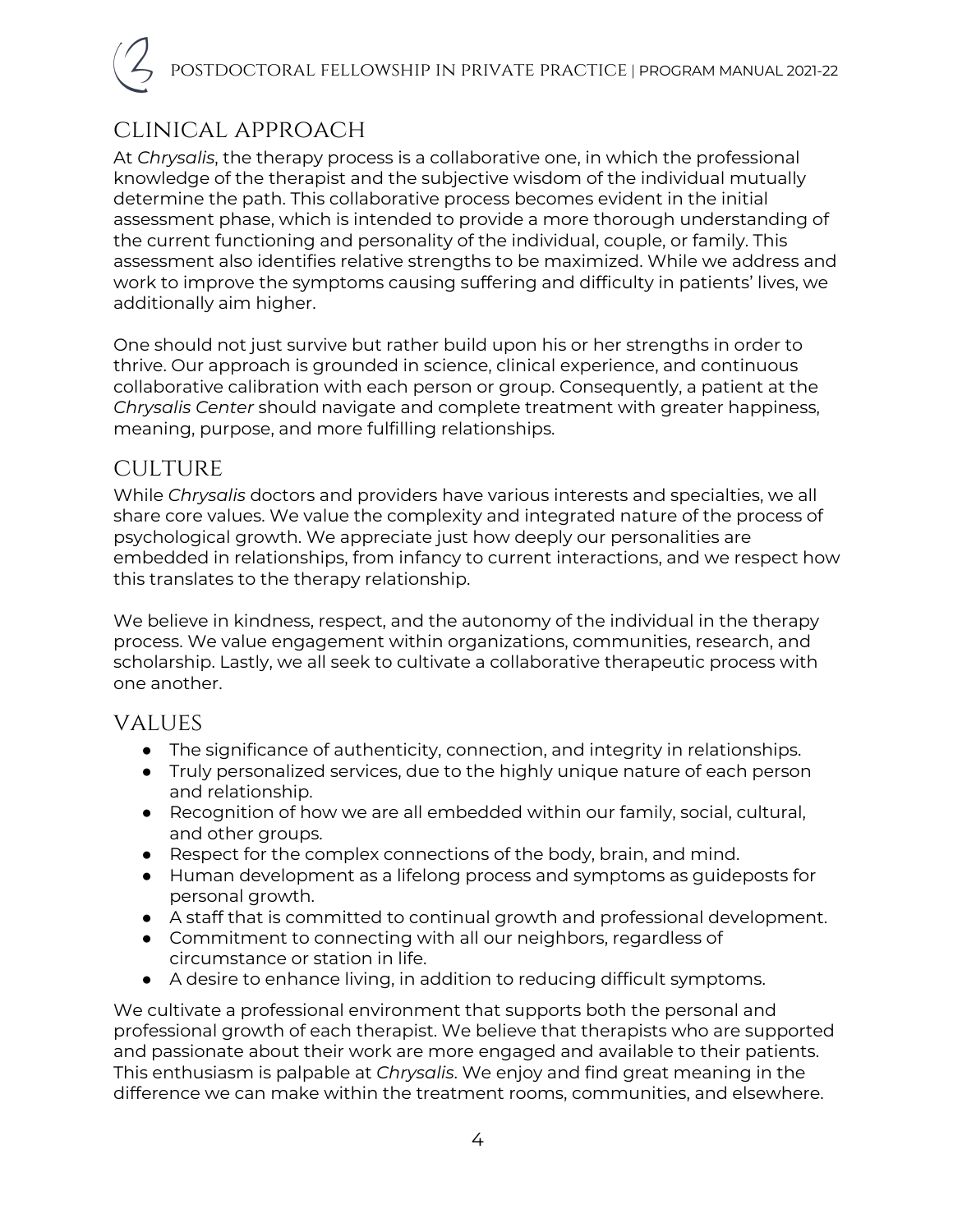# community impact

Most spiritual, theoretical, and philosophical disciplines understand humans as social creatures who possess an innate drive to grow, develop and seek intimacy with others, and at *Chrysalis* we believe this to be true. If humans aren't seeking connection, they're likely engaged in avoiding it. Either way, consideration of how to relate to the group around us requires hefty expenditures of mental and emotional energy.

At *Chrysalis* we also believe that principles guiding individual human behavior can be generalized to groups. The ways we treat ourselves are the same ways we treat our families, friends, and communities. The internal barriers we have to treating ourselves with self-respect and kindness play out on a grander scale between groups of people in our communities and world.

*Chrysalis* providers are interested in impacting our communities. We are students of the emerging literature on community psychoanalysis and the use of these and other psychotherapeutic techniques for community intervention. We believe in using these techniques to foster connection with and among all our neighbors, regardless of race, gender, economic, educational, or class related stratifications.

Specifically thus far, we have engaged with local school campuses to present on careers in psychology and to work with counselors over loss and grief in the schools. We have organized talks in our community to deepen mutual understanding around racial tensions. We are making plans with local and international organizations to offer psychological services to underserved populations. Additionally, we serve as consultants and planners to a mentoring project between refugee/immigrant students and local high schoolers along with curriculum development around safe conversations across divides

Community intervention is an important part of our mission at *Chrysalis*, and we will continually use our training in the science and art of human interaction to make our corner of the world a better place.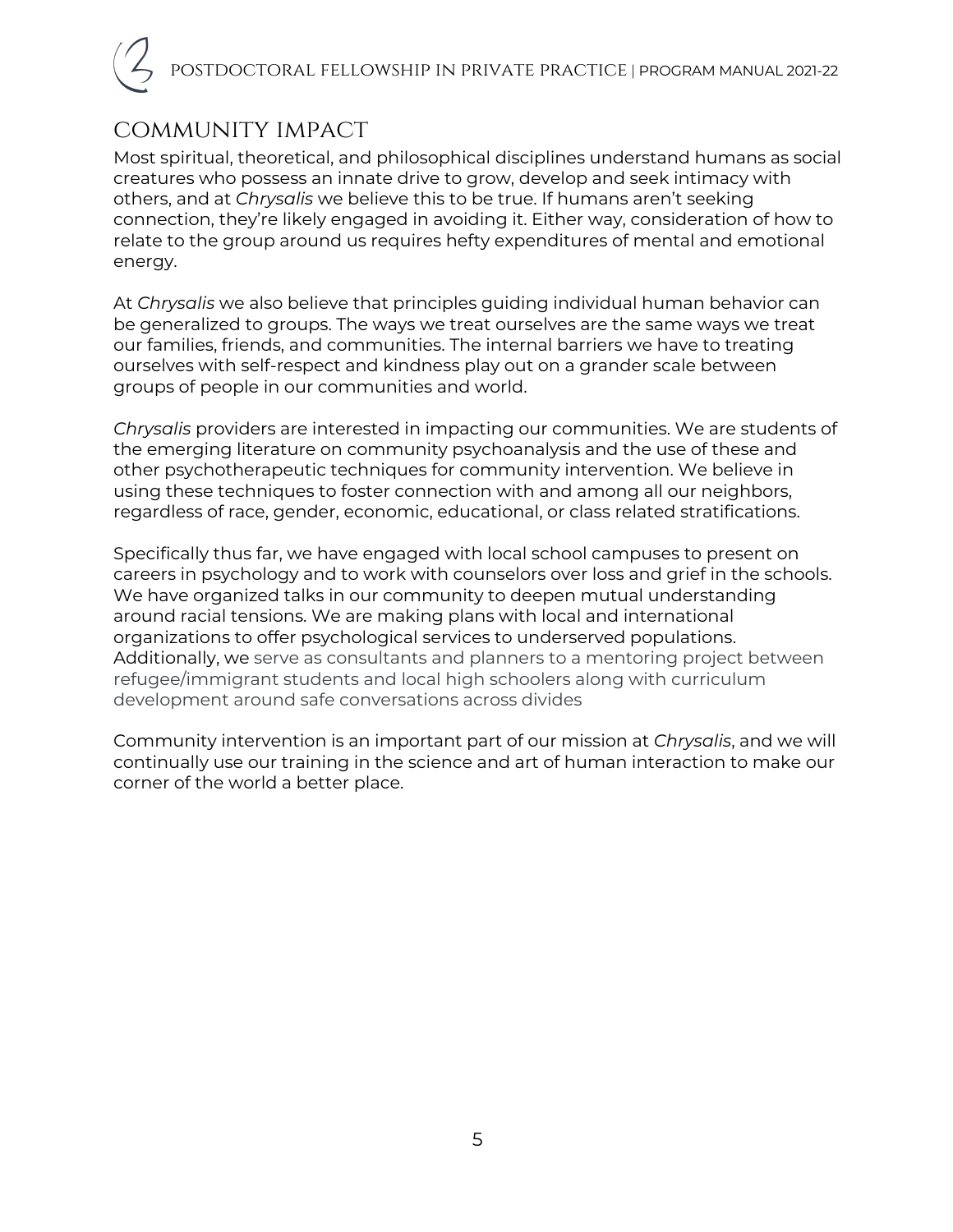# program overview

The *Chrysalis Center* is committed to training future psychologists who want to hone their conceptual understanding, strengthen intervention skills, gain experience with different treatment modalities, deepen their understanding of their professional identity, and give back to their communities. We adopt a developmental approach that emphasizes curiosity and exploration of relational dynamics that occur between the Postdoctoral Fellow and their patients as well as the Postdoctoral Fellow and their supervisors.

Our Training Committee believes that optimal development occurs within a supportive relationship that values authenticity, self-reflection, and mutual commitment to growth. It is our goal to help each trainee increase their responsibility, capabilities, autonomy, and confidence throughout the training year.

The *Chrysalis Center's* Postdoctoral Fellowship in Private Practice is a comprehensive 12-month training program for therapists with a Ph.D. or Psy.D. in Clinical or Counseling Psychology. During this time, Postdoctoral Fellows will learn how to build and maintain a private-pay psychotherapy practice, grow psychotherapeutic skills, and develop their professional identity as they prepare for full licensure.

Postdoctoral Fellows have the opportunity to provide psychoeducational presentations and consultation to medical professionals, school districts, and other pillars of the Dallas-Fort Worth community. Depending on availability and the Postdoctoral Fellow's interest, there may be opportunities to provide supervision to doctoral-level practicum students from nearby universities during the second half of the training year.

The Postdoctoral Fellowship is designed to allow soon-to-be licensed psychologists to build their own private practices without overhead. We have adopted a financial model that provides the security and consistency of a base salary with the incentive of a bonus structure. By the end of the training year, Postdoctoral Fellows are expected to have a full caseload and be prepared for a smooth transition into independent practice.

# financial model and benefits

- $\bullet$  \$40,000 base salary\*
- 35% bonus after training expenses are recouped\*\*
- Two weeks of paid vacation
- Furnished office space, electronic health record, marketing materials (professional headshot, business cards, website profile)
- Funding for professional development opportunities
- Patient referral overflow and newly generated referrals from *Chrysalis Center's* established referral networks

\*The Postdoctoral Fellow is classified as a 1099 contract employee. Federal taxes are not withheld and are the responsibility of the Postdoctoral Fellow.

<sup>\*\*</sup>The performance-based bonus is an opportunity to earn an additional 35% of generated income, uncapped, at the end of the training year for all earnings after the *Chrysalis Center* recoups training expenses (typically \$73k). For example, Postdoctoral Fellows who average 18.25 patient hours per week at an average rate of \$100/hour over the first 40 weeks, the bonus would be in place for the final 10 weeks of the training year to be paid out upon completion of the program.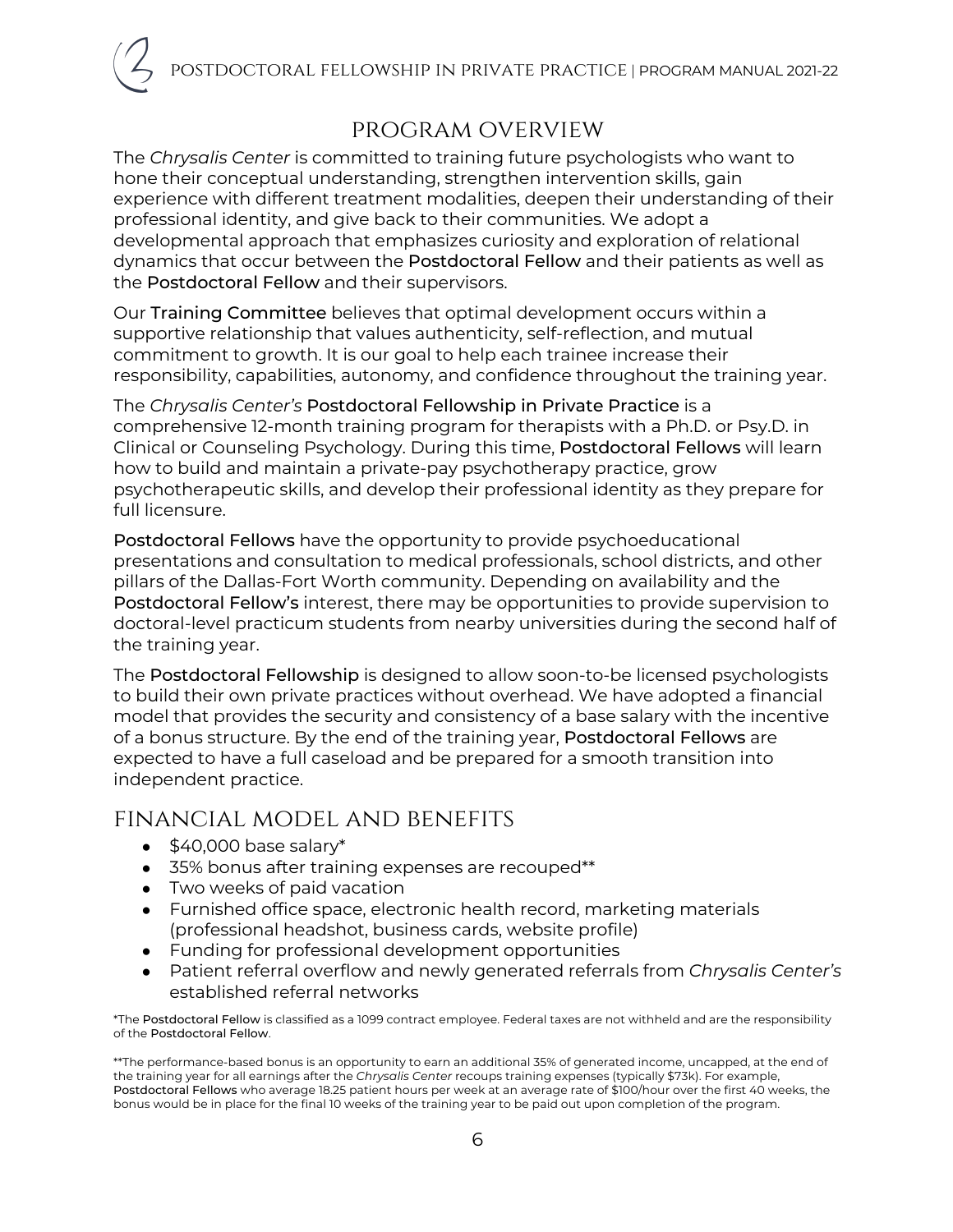# WHAT TO EXPECT

#### Gradual increase of cases

Postdoctoral Fellows work closely with their supervisors and Clinical Training Coordinator to balance their caseload growth in a way that is not overwhelming yet is sufficient to meet training requirements. Based on our experiences, we have determined the target for Postdoctoral Fellows is 20-25 sessions per week.

#### Two hours of weekly individual supervision with different supervisors

The two hours are split between meetings with Drs. Pulliam and Dodd (times vary based on individual schedules). Our supervisors have training and expertise across many different areas, and we believe the opportunity to work with multiple supervisors enhances the overall breadth of the training experience.

#### Weekly Consultation Group with Chrysalis staff (Fridays at 11am)

All clinicians, regardless of developmental level or discipline, meet together to discuss readings/videos/podcasts, review cases, process group dynamics, and provide/receive support. Video of sessions will be incorporated into the consultation at times.

#### One hour of Clinical Seminar (Fridays at 1pm)

Clinical Seminars consist of a series of structured workshops, didactic training, videos, and process discussions based on a combination of *Chrysalis Center* staff's expertise and Postdoctoral Fellows' interests.

#### Assist in Community Impact initiatives

The training program serves a crucial function in *Chrysalis Center's* Community Impact mission. Aligned with *Chrysalis Center's* commitment to social advocacy, some of the Postdoctoral Fellow's time and professional services will be volunteered to assist in supporting underserved communities (pro-bono crisis work, facilitating therapeutic services to underserved populations, moderating multicultural community dialogues, etc.). Postdoctoral Fellows are encouraged to come up with unique and innovative ways to give back to our community.

#### Define your work schedule

Apart from the aforementioned activities, Postdoctoral Fellows can schedule patients with flexibility to maintain a work-life balance that is sustainable. Each clinician at *Chrysalis* has tailored their individual schedules to best fit their needs.

#### One hour per week of EPPP/licensure preparation

Postdoctoral Fellows should schedule one hour of EPPP study/licensure preparation per week at their discretion. The licensure process can be a long, arduous process, though one in which you will be supported so you can practice independently upon completion of the program. Hard-copies of study materials from PsychPrep are provided.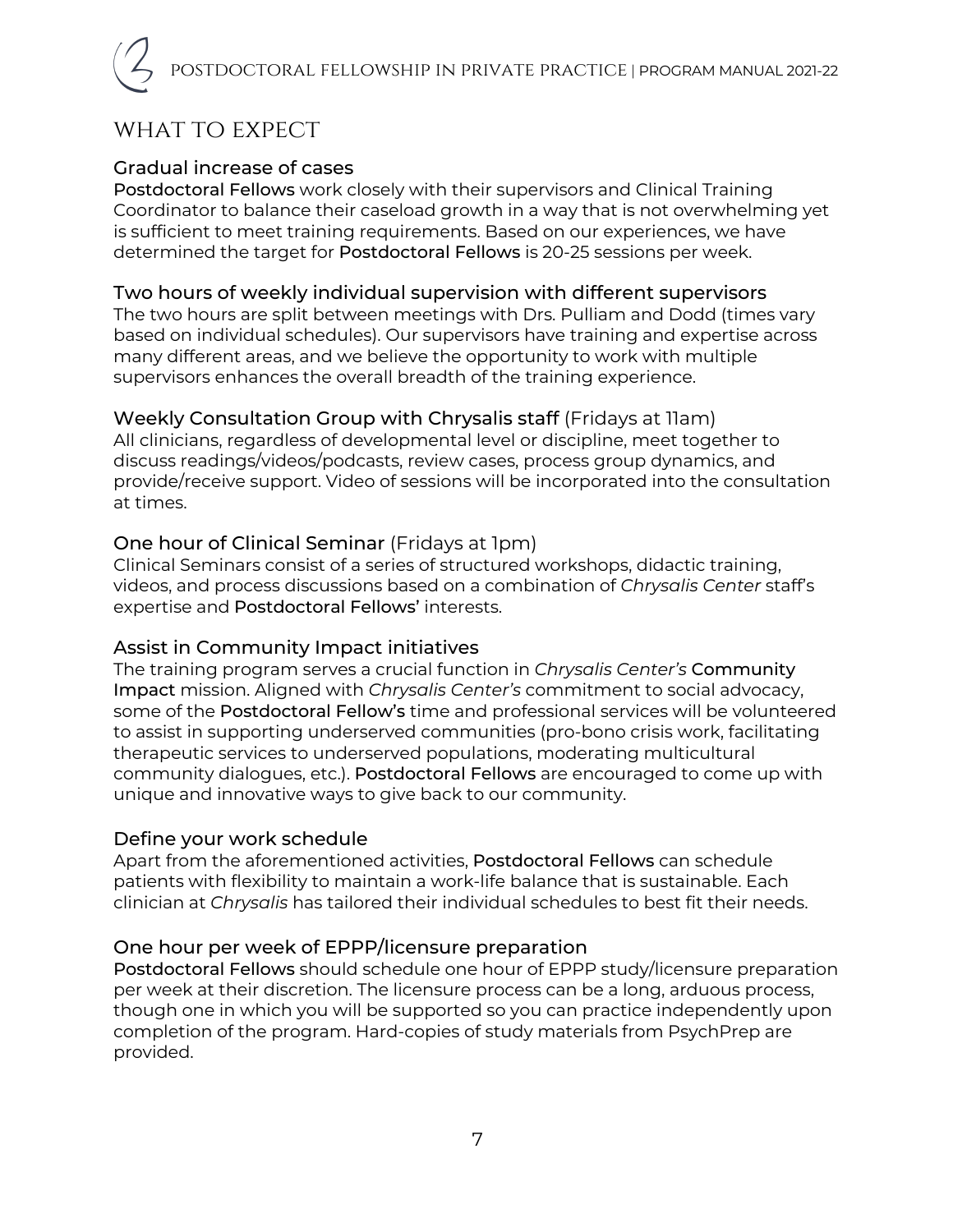### Management of patient fees

Patients at *Chrysalis* are private-pay and the regular rate for Postdoctoral Fellows is \$135 per 50-minute session. Chrysalis has a 24-hour cancellation policy, and any late cancellations or no-shows are charged the full session fee. Some patients opt to file out-of-network benefits through their insurance. Reimbursement of supervised services is based on specific insurance company policy. Through consultation with their supervisor, Postdoctoral Fellows may offer sliding-scale fees of patients to ensure greater access to care.

#### Work with diverse populations

Most patients come from the Dallas-Fort Worth area and we strive to maintain caseloads that vary in cultural diversity with regard to education, class, race/ethnicity, religion, sexual orientation, and gender identity.

#### Networking with other professionals

Part of sustaining a successful private practice is building and fostering professional connections. Postdoctoral Fellows will be introduced to the *Chrysalis Center's*  extensive connections in the community along with establishing their own professional relationships.

#### Flexibility to hone your interests in a particular area

While the emphasis of the Postdoctoral Fellowship is to learn how to provide services in a private practice setting, we want to tailor the training experience to meet the needs of each Postdoctoral Fellow. We encourage you to cultivate your passions during the training year and beyond.

#### Varied psychotherapeutic experiences

Whether it's individual adults/adolescents/children, couples, families, groups, teams, and communities there are no limits to who you can serve in private practice. Postdoctoral Fellows are encouraged to stretch their wings and explore their therapist identity.

#### Consistent support

We have been intentional about creating a culture where all *Chrysalis* staff feel supported both professionally and personally. Postdoctoral Fellows always have access to the Clinical Training Coordinator and their supervisors in the event of a patient crisis or emergency.

#### Starting your career

At the end of the training year, Postdoctoral Fellows WILL NOT be subject to a noncompete agreement if they would still like to practice in the area. We believe that patients who have established a therapeutic alliance with their therapist should continue in that relationship, and that it would not be fair or ethical to ask those patients to stay with *Chrysalis* if their therapist chooses other opportunities. However, were it mutually determined that there was a good fit, there are opportunities for Postdoctoral Fellows to stay with *Chrysalis Center* as we continue to grow.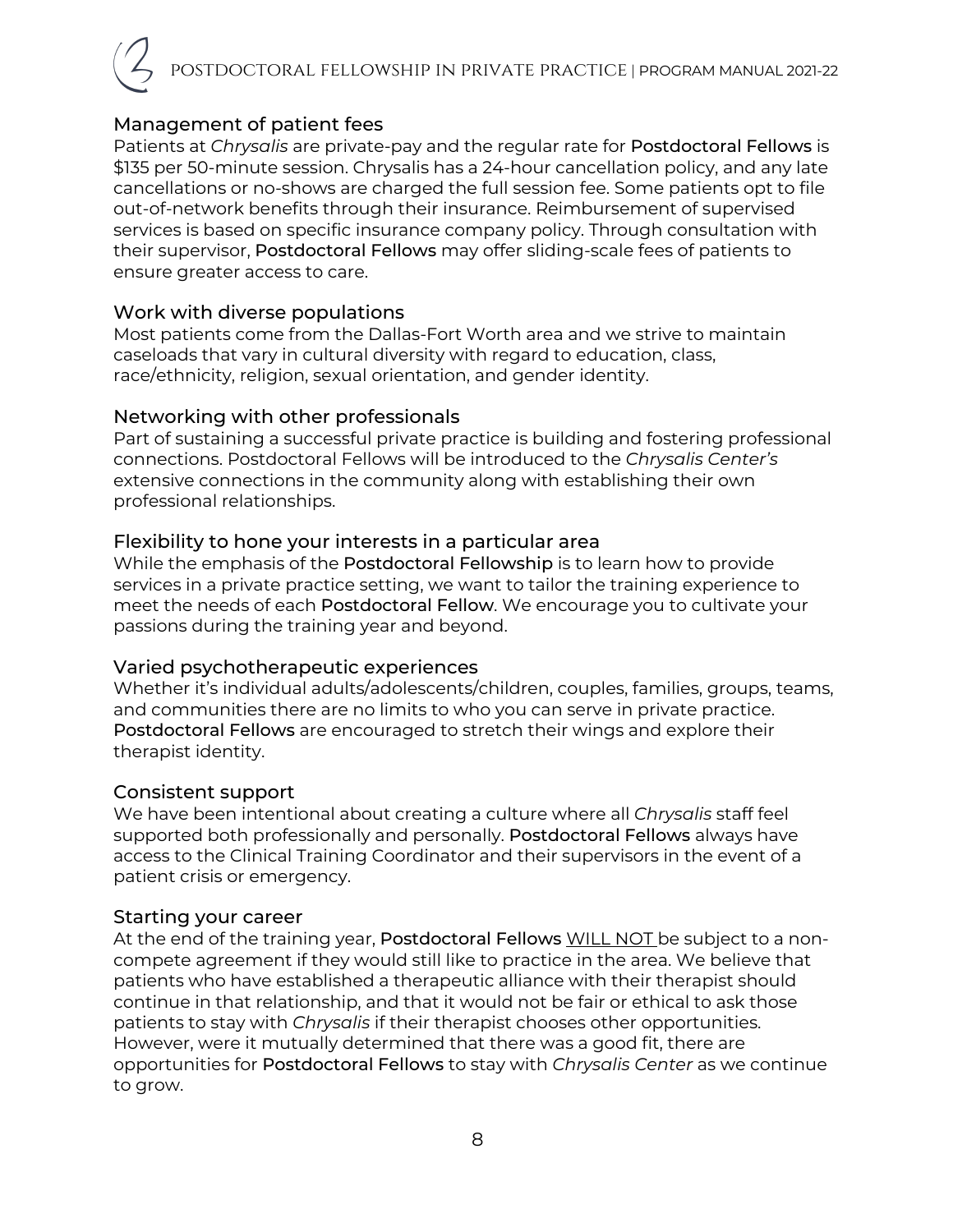# clinical seminar

The Clinical Seminars have been developed to cover areas of competency needed to operate a successful private practice, learn different therapeutic approaches, and discuss clinically relevant topics. We also take into consideration the specific interests of each Postdoctoral Fellow to tailor their training experience. The format of the Clinical Seminar will vary from didactic presentations, workshops, videos, and facilitation of group discussion and process. There will also be opportunities throughout the year that arise through various external organizations for training experiences.

The following is a list of topics that will be covered in the Clinical Seminar, though it is not exhaustive and is subject to change as needed:

Program Orientation EPPP/Licensure Process Business 101 Initial Intake/Assessment Psychodynamic/analytic Orientation Integrative Therapy Trauma Personality Severe Presentations Object Relations

Mentalization Field Theory Managing Multiple Relationships Attachment Theory Couples/Family Systems Relational Acceptance and Commitment Therapy Working with LGBTQIA+ Intro to CEUs Supervision

# supervision of supervision

If a Postdoctoral Fellow is interested in supervising a practicum student (if available), they will have an opportunity to do so in the second half of the training year, typically starting during the practicum student's spring semester. During this time, the Postdoctoral Fellow will meet with the Clinical Training Coordinator for one hour per week for supervision of supervision. The time will be used to discuss the supervision process, the relationship between supervisor and supervisee, and any clinical issues that may arise.

# apa code of ethics

Postdoctoral Fellows are expected to review, be familiar with, and abide by the APA Code of Ethics. Should any ethical dilemmas arise in the course of treatment, the supervisors and the Clinical Training Coordinator are available for consultation.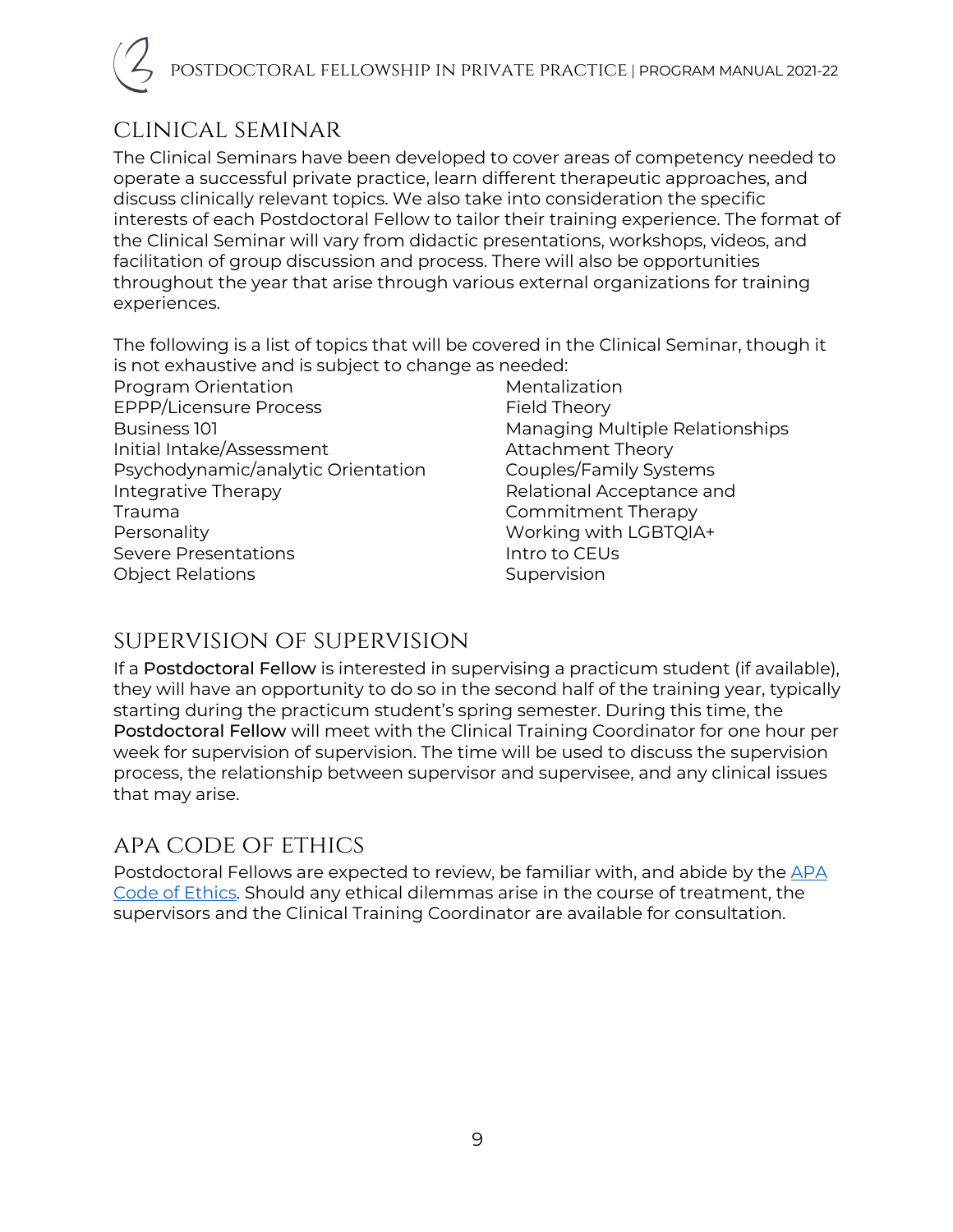# state board requirements

In order for Postdoctoral Fellows to complete the program and be prepared for fulllicensure, we have developed *Chrysalis Center's* Postdoctoral Fellowship in Private Practice to make sure it meets the Texas Behavioral Health Executive Council (TBHEC) and the Texas State Board of Examiners of Psychologists (TSBEP) licensure requirements.

- Postdoctoral Fellows must have completed all doctoral degree requirements, including pre-doctoral internship that meets TSBEP, prior to the start of the program.
- Postdoctoral Fellows are expected to work 40 hours per week. Over the course of the training year, 25% of these hours must be spent providing professional psychological services. At the beginning of the training year when fellows are not seeing as many patients, additional time is spent accomplishing administrative tasks, developing marketing materials/presentations, completing training/readings, studying for the EPPP, etc. Overall, Postdoctoral Fellows are expected to accumulate the required *1750 hours* of supervised experience for licensure in the state of Texas, 1500 of which to be completed in not less than 9 months and not more than 24 months in accordance with TSBEP rules.
- Postdoctoral Fellows will receive two formal evaluations: one after the first 6 months of training and then again at the conclusion of the program year. Apart from formal evaluations, the Postdoctoral Fellow should receive regular feedback from their supervisors and the Clinical Training Coordinator regarding their performance in the program. If the Postdoctoral Fellows is deemed to be performing below expectations in any area of competency after the initial evaluation, the fellow and the Training Committee will collaborate on a formal remediation plan.
- Postdoctoral Fellows will also provide feedback for their supervisor and the training program through two formal evaluations: one after the first 6 months of training and then again at the conclusion of the program. We want to continually provide the best training experience possible and welcome feedback at any time throughout the year.
- In accordance with TSBEP, Post-Doctoral Fellows are required to use the title of "Postdoctoral Fellow" throughout the duration of the training program.

#### *Process for Grievances:*

In the event that a Postdoctoral Fellow disagrees with their evaluations or treatment during the training year, the following steps can be taken:

- 1. Approach the Training Coordinator/supervisor(s) directly
- 2. Request a meeting with any licensed psychologist in good standing with the state board selected by the Postdoctoral Fellow along with the Clinical Training Coordinator and supervisor(s) for a peer review of the issue.
- 3. Contact the Texas State Board of Examiners of Psychologists.
- 4. Contact the American Board of Professional Psychology.

*Chrysalis Center* has a policy of non-retaliation in the event of a complaint against the center or any of its staff.